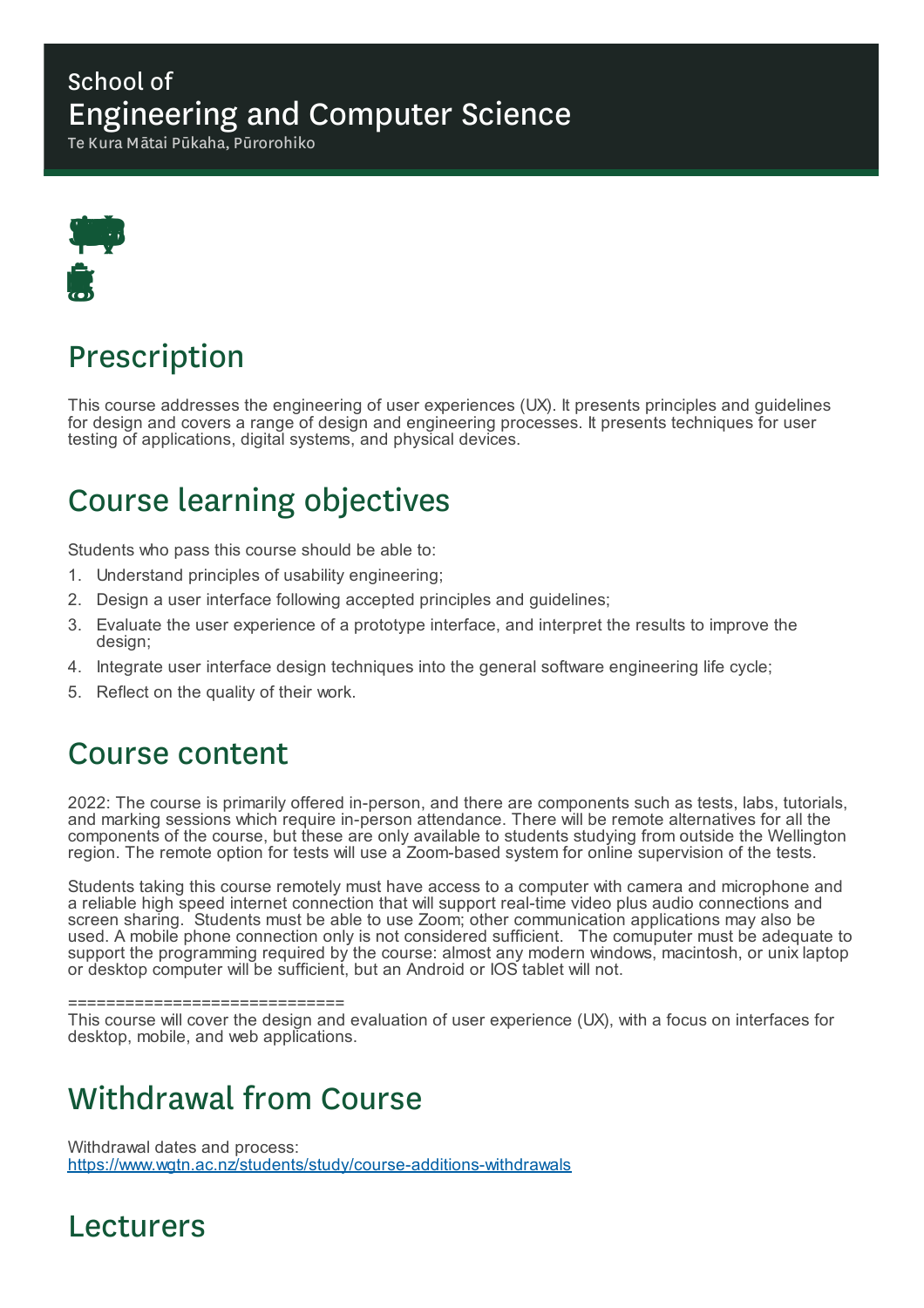### Dr Craig Anslow (Coordinator)

craig.anslow@vuw.ac.nz 04 463 6449

CO 260 Cotton Building (All Blocks), Gate 7, Kelburn Parade, Kelburn

### Dr Jennifer Ferreira

jennifer.ferreira@vuw.ac.nz 04 463 6381

CO 230 Cotton Building (All Blocks), Gate 7, Kelburn Parade, Kelburn

# Teaching Format

This course will be offered in-person and online. For students in Wellington, there will be a combination of in-person components and web/internet based resources. It will also be possible to take the course entirely online for those who cannot attend on campus, with all the components provided in-person also made available online.

During the trimester there will be two lectures per week. There are no regular helpdesk or tutorial for this course, however tutorials will be scheduled based on student need.

# Student feedback

Student feedback on University courses may be found at: www.cad.vuw.ac.nz/feedback/feedback\_display.php

# Dates (trimester, teaching & break dates)

- Teaching: 28 February 2022 03 June 2022  $\blacksquare$
- Break: 11 April 2022 24 April 2022
- Study period: 06 June 2022 09 June 2022
- Exam period: 10 June 2022 25 June 2022

## Class Times and Room Numbers

#### **28 February 2022 - 10 April 2022**

- $\blacksquare$ **Tuesday** 14:10 - 15:00 – LT002, Hugh Mackenzie, Kelburn
- **Thursday** 14:10 15:00 LT002, Hugh Mackenzie, Kelburn
- **25 April 2022 - 05 June 2022**
- **Tuesday** 14:10 15:00 LT002, Hugh Mackenzie, Kelburn
- **Thursday** 14:10 15:00 LT002, Hugh Mackenzie, Kelburn

# Set Texts and Recommended Readings

#### Required

There is no set text for SWEN303.

Recommended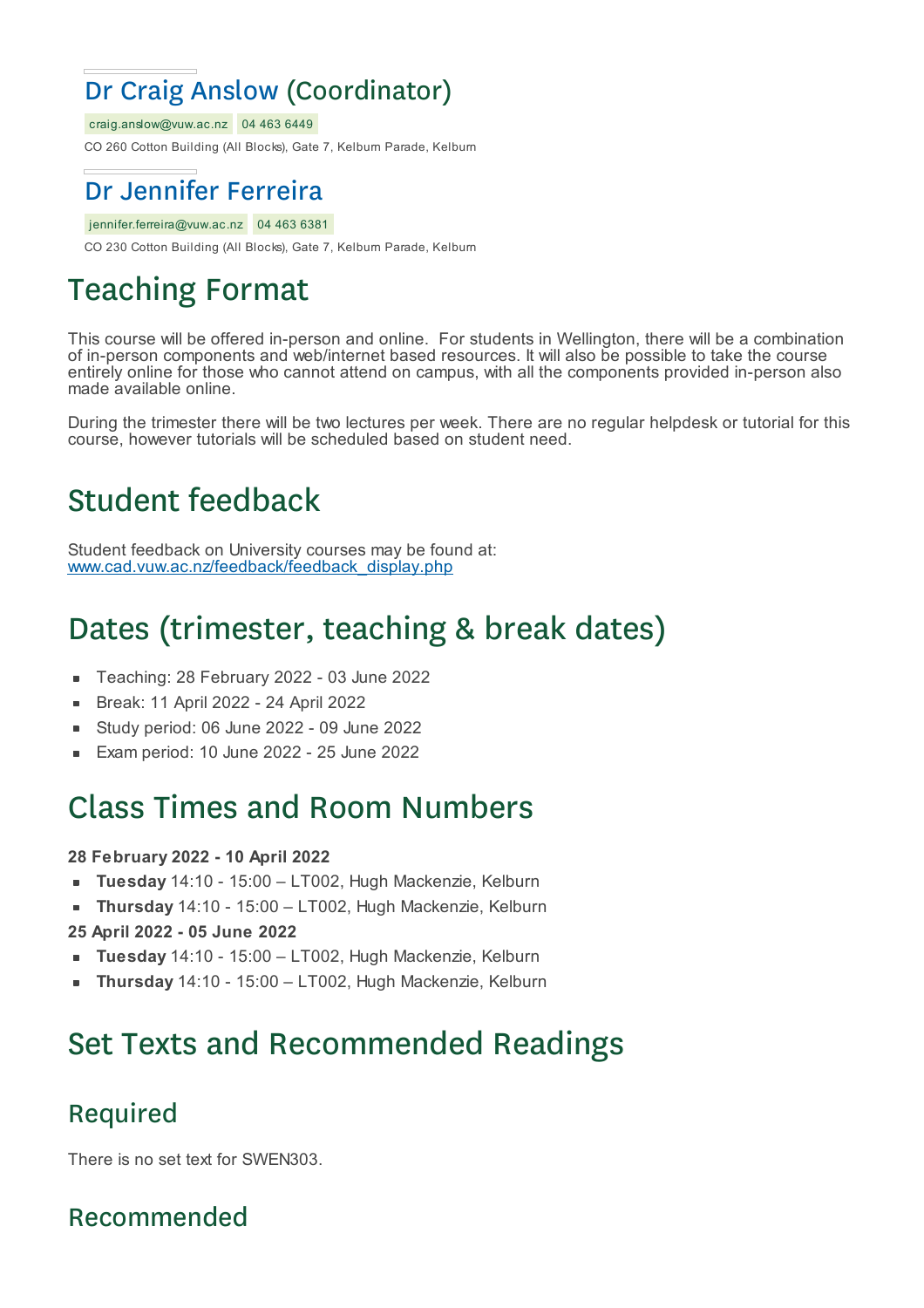## Mandatory Course Requirements

In addition to achieving an overall pass mark of at least 50%, students must:

Contribute in good faith to the final group project, as evidenced by regular interaction with the whole project group (documented in project logs), and keeping the commitments agreed by the team.

If you believe that exceptional circumstances may prevent you from meeting the mandatory course requirements, contact the Course Coordinator for advice as soon as possible.

*If you believe that exceptional circumstances may prevent you from meeting the mandatory course requirements, contact the Course Coordinator for advice as soon as possible.*

### Assessment

This course will be assessed via two Assignments and one Project.

| <b>Assessment Item</b>                                                                                    | Due Date or<br><b>Test Date</b>          | CLO(s)                | <b>Percentage</b> |
|-----------------------------------------------------------------------------------------------------------|------------------------------------------|-----------------------|-------------------|
| Assignment 1 (25 hours)                                                                                   | End of Week 4                            | CLO:<br>1,3,4         | 25%               |
| Assignment 2 (25 hours)                                                                                   | End of Mid-<br>trimester<br><b>Break</b> | CLO:<br>1,2,4         | 25%               |
| Project Part 1 (25 hours) (group project, 10% out of the<br>25% is a group mark)                          | End of Week<br>11                        | CLO:<br>1,2,3,4       | 25%               |
| Project Part 2 (25 hours) (group project with individual<br>component, 5% out of the 25% is a group mark) | Assessment<br>Period                     | CLO:<br>1, 2, 3, 4, 5 | 25%               |

#### Penalties

Work submitted late (after slip days, without an extension) will have a grade cap reduced by 10% per day.

#### Extensions

Students have three slip days across the course that will be granted automatically. These cannot be used for group submissions.

Work submitted after slip days without an extension will be penalised 10% per day by a sinking cap on the maximum grade. e.g after 2 days the maximum is a A- but a C assignment will still get a C grade.

Extensions may be granted by the course coordinator.

#### Submission & Return

All work is submitted through the ECS submission system, accessible through the course web pages. Marks and comments will be returned through the ECS marking system, also available through the course web pages.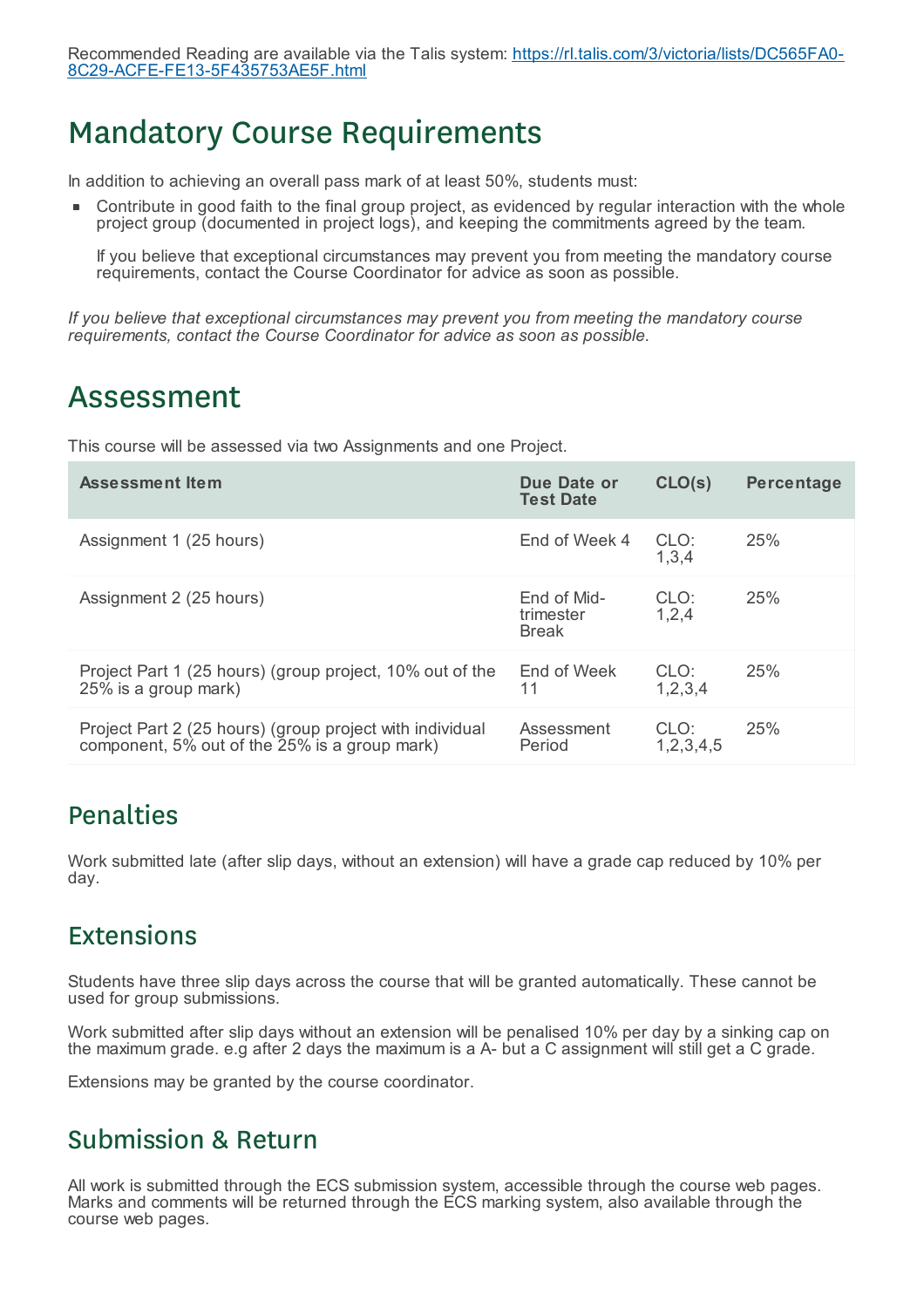### Marking Criteria

Marking criteria will vary for each assignment and the project and will form part of the assignment and project descriptions.

#### Group Work

Assignments may optionally be undertaken in pairs. The Project will be undertaken in groups of 5-6 students.

30 out of 100 marks for the final project is based on a group grade, this will contribute up to 15% of the final mark in the course as the final project is 50% of the course.

#### Peer Assessment

There is no peer assessment in this course.

# **Workload**

In order to maintain satisfactory progress in SWEN 303, you should plan to spend an average of *10* hours per week on this paper, and 150 hours over the entire course. A plausible and approximate breakdown for these hours would be:

- Lectures and Readings: 50 hours
- Assignments 1 & 2: 25 hours each
- Project: 50 hours É

# Teaching Plan

See: https://ecs.wgtn.ac.nz/Courses/SWEN303\_2022T1/LectureSchedule

## Communication of Additional Information

Addtional information will be communicated via the course's website on the ECS system: https://ecs.wgtn.ac.nz/Courses/SWEN303\_2022T1/

# Links to General Course Information

- Academic Integrity and Plagiarism: https://www.wgtn.ac.nz/students/study/exams/integrity-plagiarism
- Academic Progress: https://www.wgtn.ac.nz/students/study/progress/academic-progess (including É restrictions and non-engagement)
- Dates and deadlines: https://www.wgtn.ac.nz/students/study/dates  $\blacksquare$
- Grades: https://www.wgtn.ac.nz/students/study/progress/grades
- $\blacksquare$ Special passes: Refer to the Assessment Handbook, at https://www.wgtn.ac.nz/documents/policy/staff-policy/assessment-handbook.pdf
- Statutes and policies, e.g. Student Conduct Statute:  $\blacksquare$ https://www.wgtn.ac.nz/about/governance/strategy
- Student support: https://www.wgtn.ac.nz/students/support
- Students with disabilities: https://www.wgtn.ac.nz/st\_services/disability/ ٠
- Student Charter: https://www.wgtn.ac.nz/learning-teaching/learning-partnerships/student-charter ٠
- Terms and Conditions: https://www.wgtn.ac.nz/study/apply-enrol/terms-conditions/student-contract
- Turnitin: http://www.cad.vuw.ac.nz/wiki/index.php/Turnitin